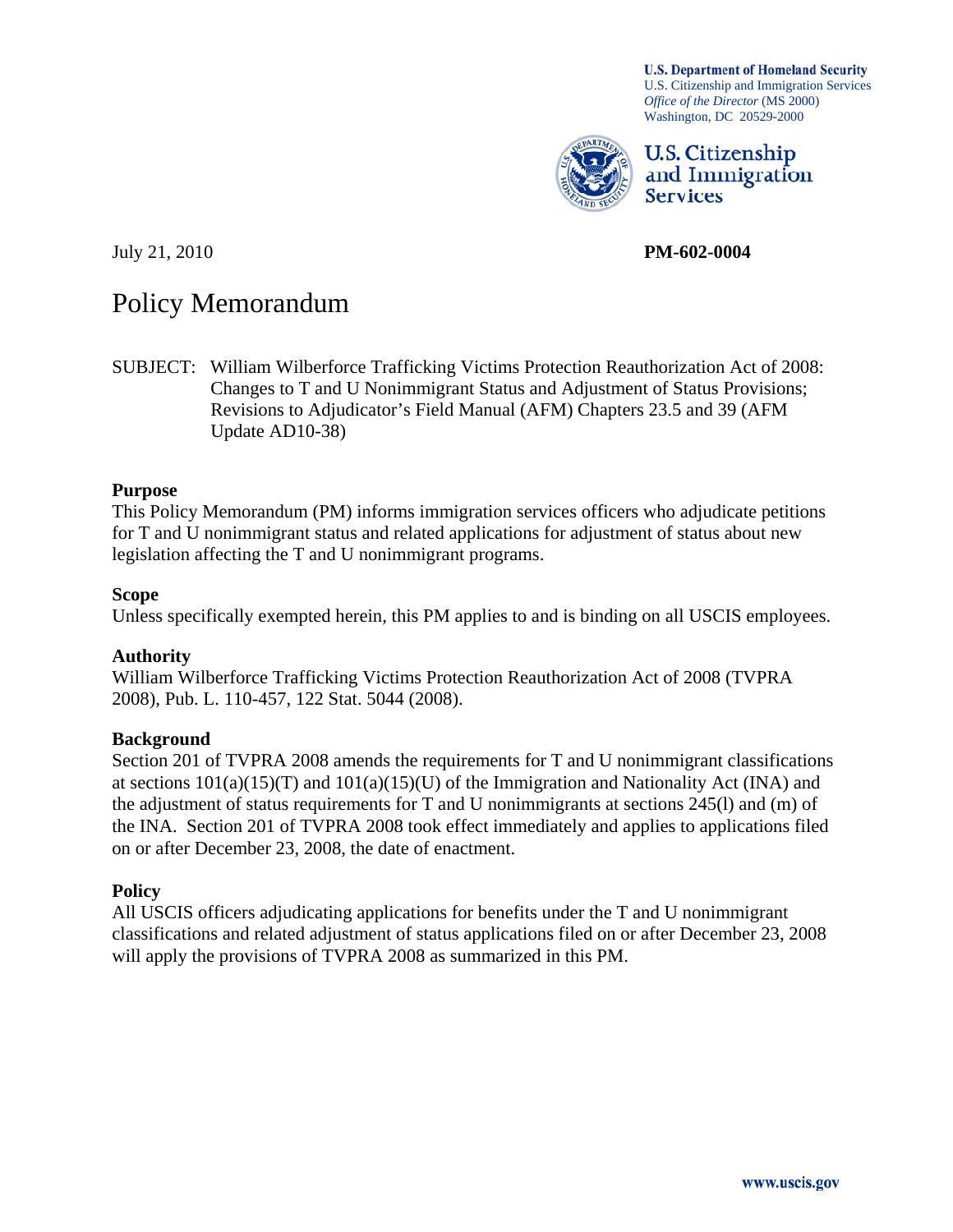## **A. TVPRA 2008 Provisions Affecting T Nonimmigrants**

### **Eligibility Requirements**

TVPRA 2008 amended the provisions of the INA affecting six aspects of the eligibility requirements and application process for T nonimmigrant status. Those changes are listed below.

- o Persons allowed entry into the United States for participation in investigative or judicial processes associated with an act or perpetrator of trafficking are deemed physically present on account of trafficking. INA 101  $\S$  (a)(15)(T)(i)(II). This change codified existing USCIS interpretation.
- o Persons unable to cooperate with law enforcement requests due to physical or psychological trauma are exempted from the requirement of compliance with those requests and remain eligible for T nonimmigrant status. INA 101  $\S$  (a)(15)(T)(i)(III)(bb).
- o Trafficking victims may request derivative status for a parent or an unmarried sibling under 18 years of age who faces a present danger of retaliation as a result of the victim's escape from trafficking or because of the victim's cooperation with law enforcement. INA  $§ 101(a)(15)(T)(ii)(III)$ .
- o Congress provided for fee waivers of forms filed by trafficking victims. USCIS interprets this authority broadly and may waive *any* fees associated with the filing of an application for relief under section  $101(a)(15)(T)$  of the INA, including all fees arising through the final adjudication of the adjustment of status applications filed by T nonimmigrants.
- o DHS may grant an administrative stay of a final order of removal to an applicant for T nonimmigrant status if USCIS determines that the applicant has set forth a prima facie case for approval. INA  $\S$  237(d)(1).
- o There are now three circumstances in which USCIS may extend T nonimmigrant status and one circumstance in which USCIS must extend T nonimmigrant status. INA § 214(o)(7). Extension of status will be addressed in a separate memorandum.

#### **Adjustment of Status**

TVPRA 2008 amended the provisions of the INA affecting four aspects of the T adjustment of status eligibility requirements. Those changes are briefly described below.

- o For T nonimmigrants, TVPRA 2008 creates two exceptions to the general rule that an applicant for adjustment of status fails to meet the continuous physical presence requirement if he or she departs United States for a single trip exceeding 90 days or for multiple trips exceeding 180 days in the aggregate. INA  $\S$  245(l)(3).
- o TVPRA 2008 made no changes to the requirement at  $8$  CFR 245.23(e)(2)(i)(B) that T nonimmigrants who have less than three years of continuous physical presence in the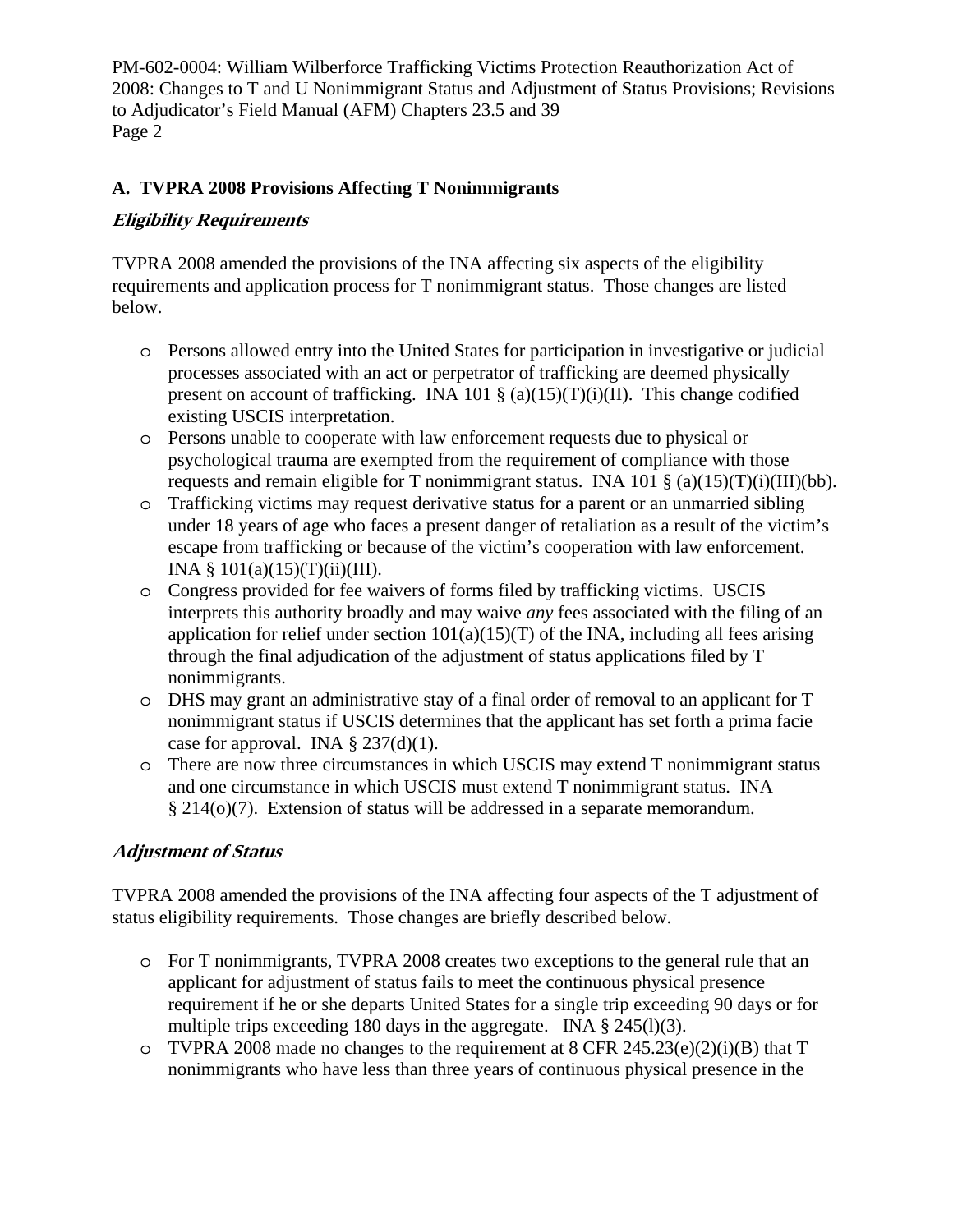United States when applying for adjustment of status must submit a document from the Attorney General attesting that the investigation or prosecution is complete.

- o A T nonimmigrant applicant for adjustment who was under the age of 18 at the time of the trafficking victimization does not need to demonstrate compliance with reasonable requests for assistance in the investigation or prosecution of the acts of trafficking. INA  $§$  245(l)(1)(C)(iii). Immigration officers should adjudicate this exemption in the same manner as the exemption from cooperation at the T nonimmigrant application phase.
- o USCIS may waive consideration of a disqualification from good moral character, including the grounds found at section 101(f) of the INA, if the disqualification was caused by, or incident to, the acts of trafficking that formed the basis of the underlying application for T nonimmigrant status. INA  $\S$  245(1)(6).

#### **Jurisdiction over Assistance in the Investigation or Prosecution**

Before TVPRA 2008, the INA contained a reference to the Attorney General at section  $245(l)(1)(C)$  describing the requirement of assistance in the investigation or prosecution of acts of trafficking. TVPRA 2008 amended the INA so that the Secretary of Homeland Security is now required only to consult with the Attorney General as appropriate. INA  $\S$  245(l)(1)(C). Therefore, USCIS now has sole jurisdiction over the entire T nonimmigrant adjustment of status process, including the determination of whether an applicant complied with any reasonable requests for assistance in the investigation or prosecution, and will consult the Attorney General as it deems appropriate.

USCIS regulations state that the Attorney General has jurisdiction to determine whether an applicant received any reasonable request for assistance in the investigation or prosecution, and, if so, whether the applicant complied with that request. 8 CFR 245.23(d). If the Attorney General determined that an applicant failed to comply with any reasonable request for assistance, immigration officers were previously instructed to deny an application for adjustment of status unless USCIS found an applicant would suffer extreme hardship involving unusual and severe harm upon removal from the United States. An applicant for adjustment of status was therefore required to submit a document issued by the Attorney General or his or her designee certifying that the applicant had complied with any reasonable requests for assistance in the investigation or prosecution of the human trafficking offenses. 8 CFR 245.23(f).

After TVPRA 2008, an applicant is no longer required to obtain a certification from the Attorney General to demonstrate compliance with any reasonable requests in the investigation or prosecution. Immigration officers should no longer deny an application for lack of an Attorney General certification, but instead must determine whether the applicant has met the statutory requirement to comply with any reasonable request to assist in the investigation or prosecution of acts of trafficking.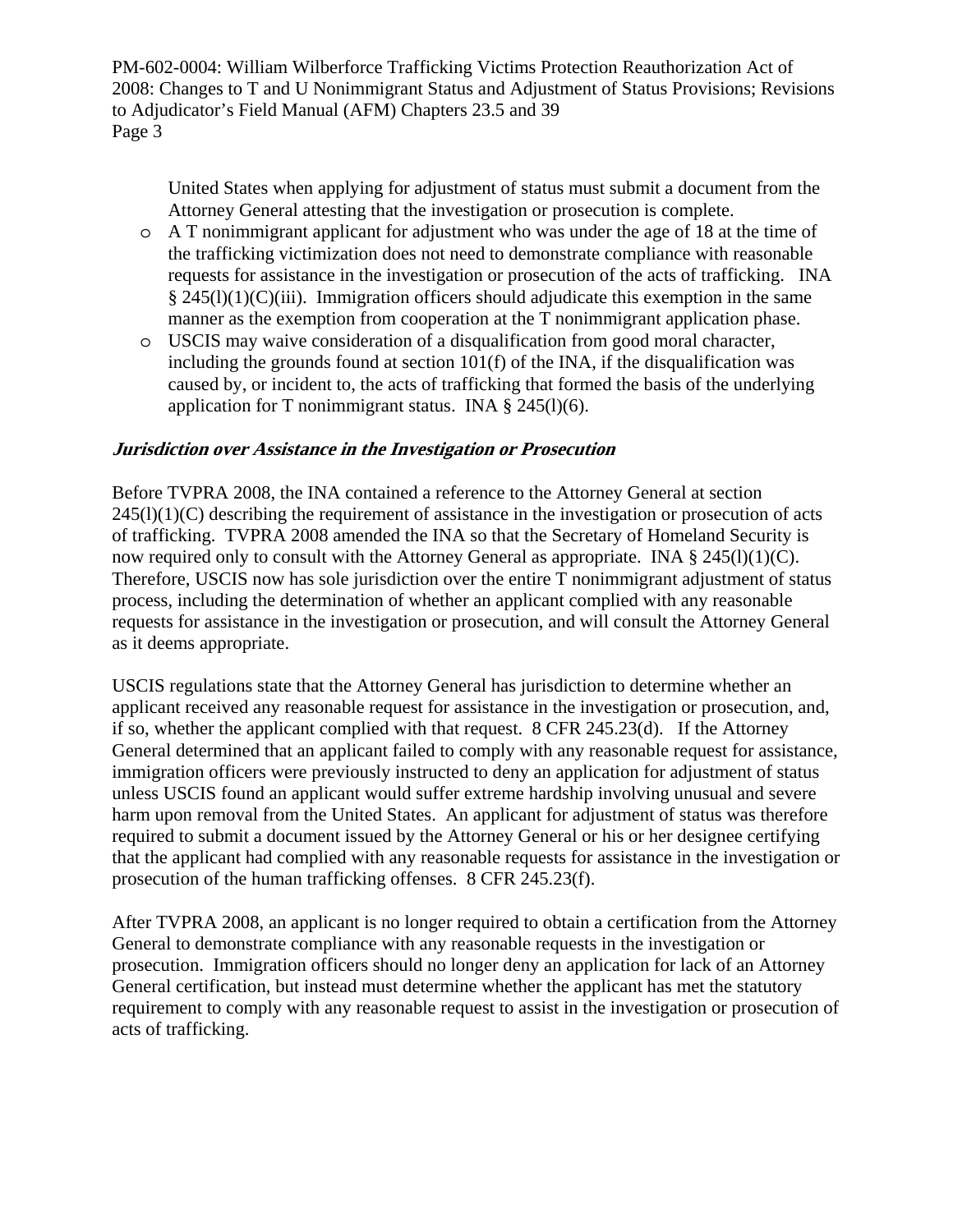## **B. TVPRA 2008 Provisions Affecting U Nonimmigrants**

#### **Eligibility Requirements**

TVPRA 2008 amended the provisions of the INA affecting four aspects of the eligibility requirements for U nonimmigrant status. Those changes are listed below.

- o There are now three circumstances in which USCIS must extend U nonimmigrant status and one circumstance in which USCIS may extend U nonimmigrant status. INA § 214(p)(6). Extension of status will be addressed in a separate memorandum.
- o Congress provided for fee waivers of forms filed by victims of crimes. USCIS interprets this authority broadly and may waive *any* fees associated with the filing of an application for relief under section  $101(a)(15)(U)$  of the INA, including all fees arising through the final adjudication of adjustment of status applications filed by U nonimmigrants.
- o USCIS may grant employment authorization to any alien who has a pending, bona fide petition for U nonimmigrant status. INA  $\S 214(p)(6)$ . This authority will be addressed in a separate memorandum.
- o DHS may grant an administrative stay of a final order of removal to a petitioner for U nonimmigrant status in the United States if USCIS determines that the applicant has set forth a prima facie case for approval. INA  $\S 237(d)(1)$ . More information regarding procedures for requesting a stay can be found in the memoranda issued by ICE.<sup>[1](#page-3-0)</sup>

#### **Adjustment of Status**

 $\overline{a}$ 

TVPRA 2008 amended the provisions of the INA affecting one aspect of U nonimmigrants' eligibility to adjust status. This change is described below.

#### **Jurisdiction over Assistance in the Investigation or Prosecution**

Before TVPRA 2008, section 245(m)(1) of the INA required the Attorney General to make a determination that an applicant unreasonably refused to provide assistance in the investigation or prosecution of the qualifying criminal activity. TVPRA 2008 amended the INA so that now the Secretary of Homeland Security is required only to consult with the Attorney General as appropriate in making a determination that affirmative evidence demonstrates that an applicant unreasonably refused to provide assistance to a Federal law enforcement official, Federal prosecutor, Federal judge, or other Federal authority investigation or prosecuting qualifying criminal activity. INA § 245(m)(1). TVPRA 2008 gives USCIS discretion to consult the Attorney General in making that determination.

<span id="page-3-0"></span><sup>&</sup>lt;sup>1</sup> See Memorandum from David J. Venturella, Acting Director, ICE, "Guidance: Adjudicating Stay Requests Filed by U Nonimmigrant Status (U-Visa) Applicants" (September 24, 2009). Also see Memorandum from Peter S. Vincent, Principal Legal Advisor, ICE, "Guidance Regarding U Nonimmigrant Status (U Visa) Applicants in Removal Proceedings or with Final Orders of Deportation or Removal" (September 25, 2009).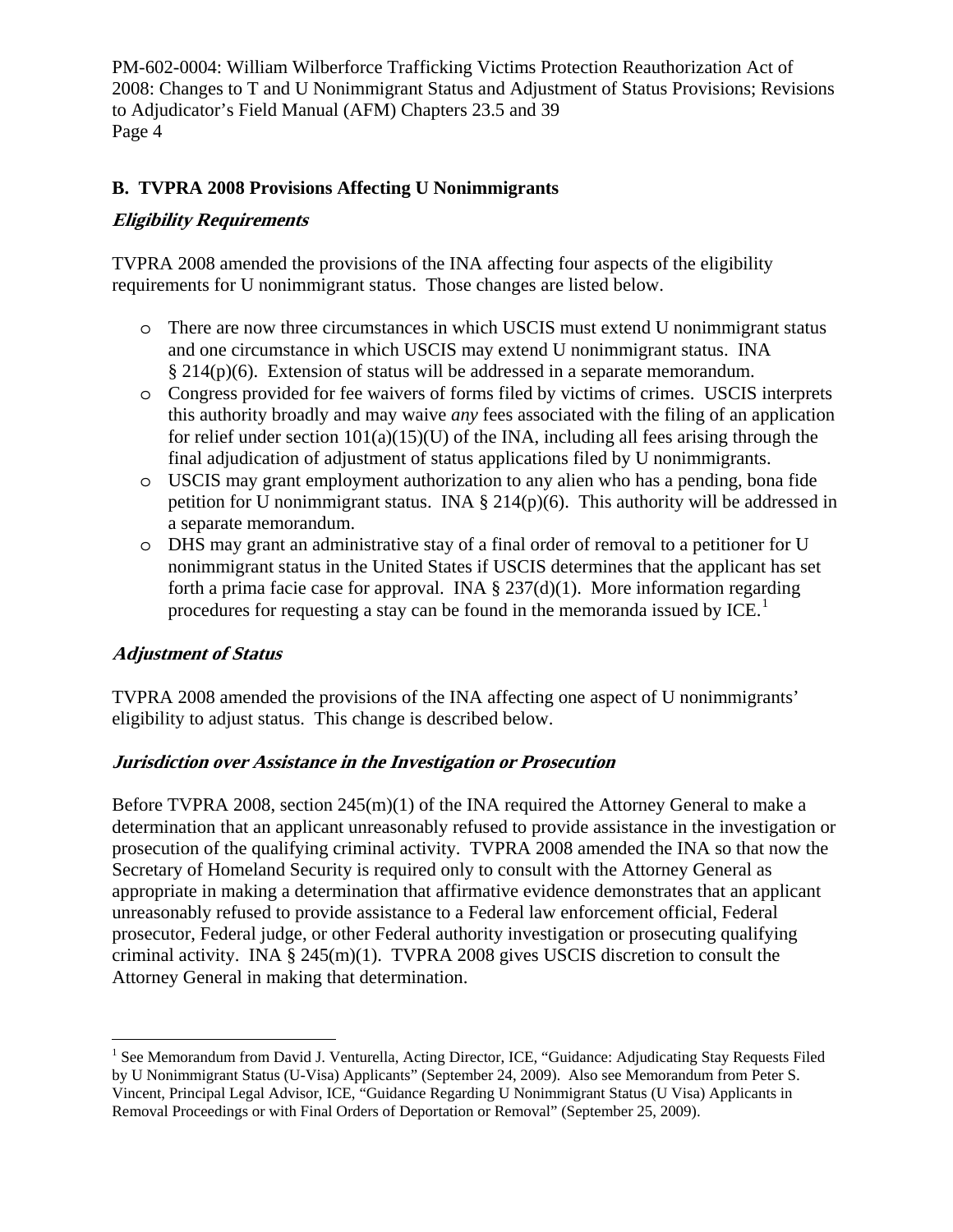Immigration officers therefore must determine whether the applicant has unreasonably refused to provide assistance in the investigation or prosecution of the qualifying criminal activity. Guidance on determining what constitutes an unreasonable refusal will be addressed in a separate memorandum.

#### **Implementation**

The Adjudicator's Field Manual (AFM) is revised as follows:

1. The existing paragraph (n) of Chapter 23.5 of the AFM is redesignated as paragraph (p) and new paragraphs (n) and (o) are added to Chapter 23.5 of the AFM to read:

## **Chapter 23.5 Adjustment of Status under Section 245 of the INA**

\* \* \*

- (n) Adjustment of Status by T Nonimmigrants.
	- (1) Eligibility.
		- (A) [Reserved]

(B) Physical Presence for a Requisite Period. A T nonimmigrant will not be considered to have failed to maintain continuous physical presence in two circumstances:

- o If the T nonimmigrant's absence from the United States was necessary to assist in the investigation or prosecution of the acts of trafficking. The applicant should provide an affirmative statement detailing his or her role in the investigation or prosecution of the acts of trafficking. Along with the statement, the applicant must submit a signed statement from an official involved in the investigation or prosecution of the acts of trafficking on official letterhead describing how the applicant's absence from the United States was necessary to assist in the investigation or prosecution.
- o If an official involved in the investigation or prosecution of the acts of trafficking certifies that the absence from the United States was otherwise justified. The applicant should provide a signed statement from an official involved in the investigation or prosecution of the acts of trafficking on official letterhead describing how his or her absence from the United States was otherwise justified.

(C) Good Moral Character. USCIS may waive consideration of a disqualification from good moral character, including the bars to making a good moral character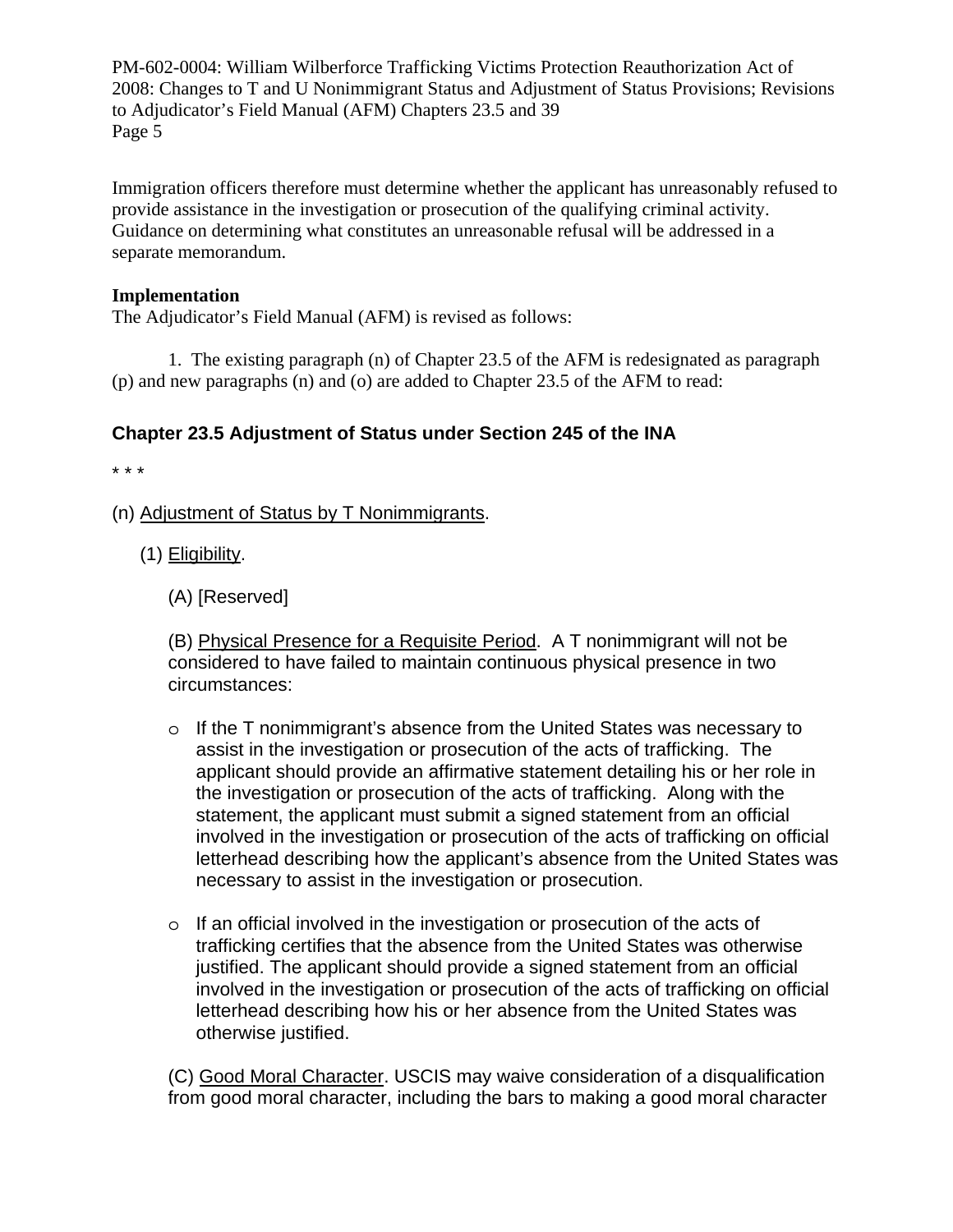determination found at INA § 101(f), if the disqualification was caused by, or incident to, the acts of trafficking that formed the basis of the underlying application for T nonimmigrant status. INA § 245(l)(6). A T nonimmigrant applying for adjustment bears the burden of demonstrating that the acts that would otherwise prevent USCIS from making a finding of good moral character were caused by or incident to the acts of trafficking. In order to meet this burden, the T nonimmigrant may submit:

- o An affirmative statement explaining the relation between the bar-of-goodmoral-character finding and the acts of trafficking; and
- o Any other credible evidence.

## (D) Assistance in an Investigation or Prosecution, Extreme Hardship, or Age.

 (i) The burden is on the applicant, where applicable, to establish continued compliance with any reasonable requests for assistance. At a minimum, an applicant should submit an affirmative statement describing how he or she continues to be helpful in the investigation or prosecution and any other credible evidence. A non-exhaustive list of evidence includes a statement from a Federal, State or local law enforcement official describing how the applicant complied with any reasonable requests for assistance, trial transcripts, court documents, police reports, and news articles. If an applicant wants to rely on evidence previously submitted as part of the T nonimmigrant application, the applicant need not resubmit that evidence but can instead point to any evidence already contained in his or her DHS file.

(a) If an applicant submitted a Form I-914, Supplement B, along with the application for T nonimmigrant status stating that he or she was assisting law enforcement, but is no longer doing so at the time of the application for adjustment of status, the applicant should describe in the affirmative statement the reasons he or she is no longer assisting. Reasons could include, but are not limited to, the fact that the investigation or prosecution is now over or that a request for assistance was not reasonable. If a T nonimmigrant did not submit a Form I-914, Supplement B, but was granted status on the basis of the applicant's willingness to assist, the applicant should explain in the affirmative statement that he or she continues to be willing to assist and that no requests or reasonable requests were made to assist in any investigation or prosecution.

 (b) USCIS will consult the Attorney General as it deems appropriate to determine compliance with the requirement of assistance in the investigation or prosecution of acts of trafficking. Applicants are not required to submit a document issued by the Attorney General or his or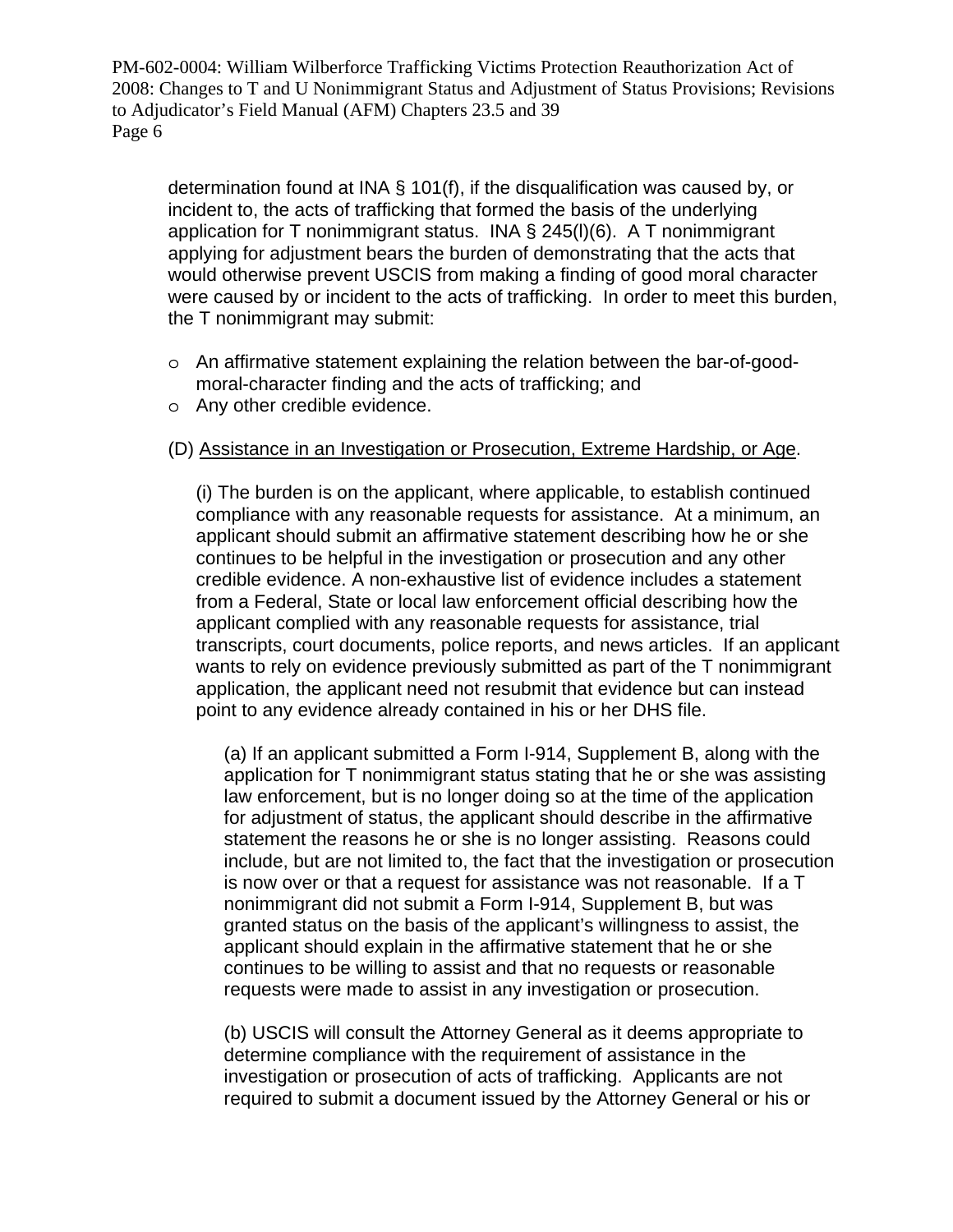> her designee certifying that the applicant has complied with any reasonable requests for assistance. 8 CFR 245.23(f) is superseded.

 (c) An applicant who was granted the trauma exception to compliance with reasonable requests for assistance in an investigation or prosecution at the T nonimmigrant petition phase does not need to demonstrate compliance with reasonable requests for assistance in the investigation or prosecution of the acts of trafficking at the adjustment of status phase.

(ii) An applicant who was under the age of 18 at the time of the trafficking victimization does not need to demonstrate compliance with reasonable requests for assistance in the investigation or prosecution of the acts of trafficking at the adjustment of status phase. INA  $\S$  245(l)(1)(C)(iii).

(iii) An applicant can demonstrate extreme hardship involving unusual and severe harm upon removal from the United States instead of demonstrating compliance with reasonable requests for assistance in the investigation or prosecution of the acts of trafficking. INA § 245(l)(1)(C)(ii).

## (2) Application Procedures for T Nonimmigrant Adjustment of Status.

(A) Jurisdiction. USCIS has sole jurisdiction over all applications for adjustment of status for T nonimmigrants.

# (o) Adjustment of Status by U Nonimmigrants.

# (1) Eligibility.

- (A) [Reserved]
- (B) [Reserved]

(C) Unreasonable Refusal to Assist in the Investigation or Prosecution. USCIS will determine whether the applicant has unreasonably refused to provide assistance in the investigation or prosecution of the qualifying criminal activity. In its discretion, USCIS may consult the Attorney General in making a determination that affirmative evidence demonstrates that the applicant unreasonably refused to provide assistance to a State or local law enforcement official, State or local prosecutor, State or local judge, or other State or local authority investigating or prosecuting qualifying criminal activity.

2. Paragraphs  $(c)(1)(B)$  and  $(c)(1)(C)$  of Chapter 39.1 of the AFM are revised to read: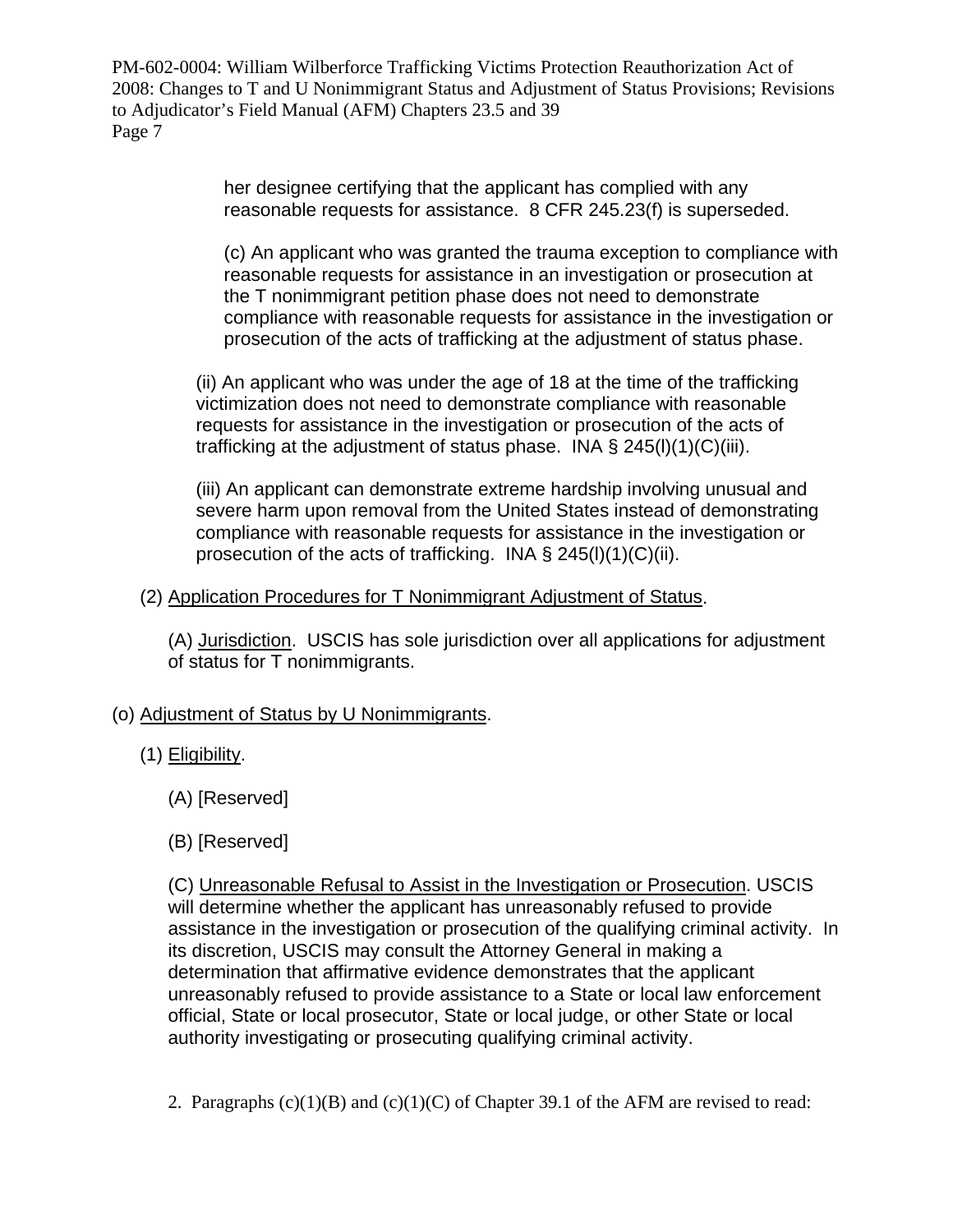### **Chapter 39.1 U Nonimmigrants**

\* \* \*

- (c) Application Procedures for U Nonimmigrant Status.
	- $(1)$  \* \* \*

(B) Petitioners with Final Orders of Removal, Deportation, or Exclusion. A petitioner who is the subject of a final order of removal, deportation, or exclusion is not precluded from filing a petition for U-1 nonimmigrant status directly with USCIS. The filing of a petition for U-1 nonimmigrant status has no effect on ICE's authority to execute a final order, although the petitioner may file a request for a stay of removal pursuant to **[8 CFR 241.6\(a\)](http://onlineplus.uscis.dhs.gov/lpBinplus/lpext.dll/Infobase/slb/slb-1/slb-11243/slb-23536/slb-23817?f=templates&fn=document-frame.htm#slb-8cfrsec2416a)** and **[8 CFR 1241.6\(a\)](http://onlineplus.uscis.dhs.gov/lpBinplus/lpext.dll/Infobase/slb/slb-1/slb-11243/slb-37551/slb-37598?f=templates&fn=document-frame.htm#slb-8cfrsec12416a)**. If the petitioner is in detention pending execution of the final order, the time during which a stay is in effect will extend the period of detention (under the standards of **[8 CFR 241.4](http://onlineplus.uscis.dhs.gov/lpBinplus/lpext.dll/Infobase/slb/slb-1/slb-11243/slb-23536/slb-23624?f=templates&fn=document-frame.htm#slb-8cfrsec2414)**) as is reasonably necessary to bring about the petitioner's removal.

DHS may grant an administrative stay of a final order of removal to a petitioner for U nonimmigrant status in the United States if USCIS determines that the petitioner has set forth a prima facie case for approval. INA § 237(d)(1). The administrative stay will remain in effect until the petition for U nonimmigrant status is approved or there is a final administrative denial.

The U nonimmigrant status petitioner must apply for a waiver of inadmissibility and for a stay of removal along with the U nonimmigrant petition. Those U nonimmigrant status petitioners who have been detained for over six months and who have requested a stay of removal may also request a release from ICE detention. See, Memorandum from David J. Venturella, Acting Director, ICE, "Guidance: Adjudicating Stay Requests Filed by U Nonimmigrant Status (U-Visa) Applicants" (September 24, 2009). Also see, Memorandum from Peter S. Vincent, Principal Legal Advisor, ICE, "Guidance Regarding U Nonimmigrant Status (U Visa) Applicants in Removal Proceedings or with Final Orders of Deportation or Removal" (September 25, 2009). ICE may favorably view a petitioner's request for a stay of removal if USCIS has determined that the petitioner has established *prima facie* eligibility for a U visa. If the petition for U nonimmigrant status is subsequently granted, and the final order of removal was filed by USCIS, the final order will be withdrawn. If the final order of removal was filed by ICE and the petition is granted, ICE may reopen the proceedings and terminate the removal order. If the U nonimmigrant status petition is denied, ICE may remove the applicant pursuant to the final order of removal.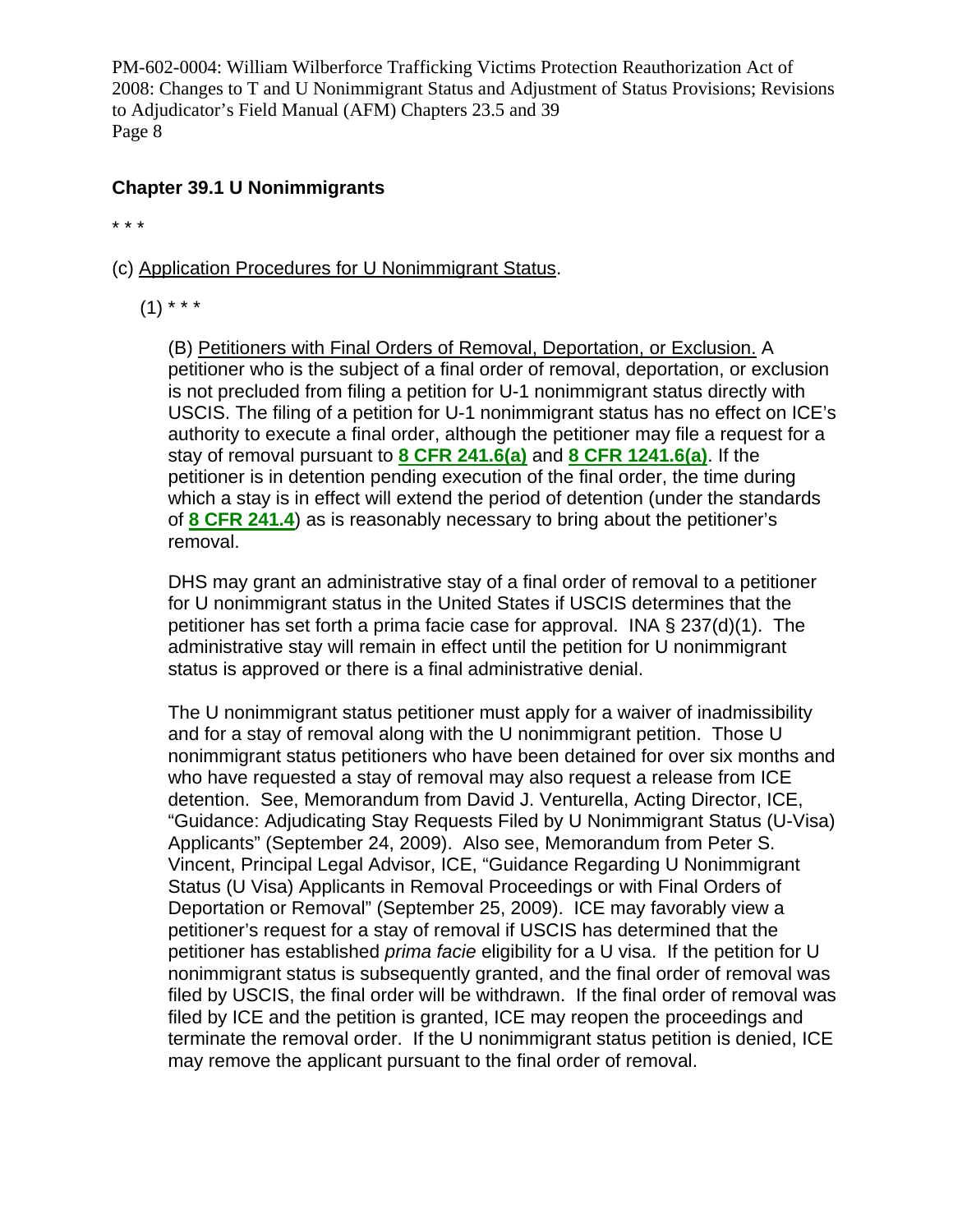(C) Fee Waiver. USCIS can waive *any* fees associated with the filing of an application for U nonimmigrant status through final adjudication of the adjustment of status applications. INA § 245(l)(7). USCIS will accept a request for fee waiver for *any* form that an applicant for U nonimmigrant status may file, including any applications that a U nonimmigrant may file before the final adjudication of an adjustment of status application.

3. Paragraphs  $(g)(2)(B)$  and  $(g)(2)(C)$  of Chapter 39.1 of the AFM are revised to read:

# (g) Duration of U Nonimmigrant Status.

 $(1)$  \* \* \*

(2) Extension of Status.

 $(A)$  \* \* \*

(B) USCIS will extend U nonimmigrant status in three circumstances (INA  $§$  214(p)(6)):

- o Upon attestation by the certifying official that the petitioner's presence in the United States continues to be necessary to assist in the investigation or prosecution of the qualifying criminal activity. In order to obtain an extension of U nonimmigrant status based upon such an attestation, the petitioner must file Form I-539 and a newly executed Form I-918, Supplement B in accordance with the instructions to Form I-539.
- $\circ$  If the alien is eligible for adjustment of status under 245(m) of the INA but is unable to apply for adjustment because implementing regulations have not been issued.
- o During the pendency of an application for adjustment of status under section 245(m) of the INA.

(C) In its discretion, USCIS may extend U nonimmigrant status if it is determined an extension is warranted due to exceptional circumstances. The burden is on the applicant to demonstrate that circumstances warrant this exception. To request such an extension, an applicant may submit an affirmative statement and any other credible evidence.

4. Chapter 39.2 of the AFM is added to read: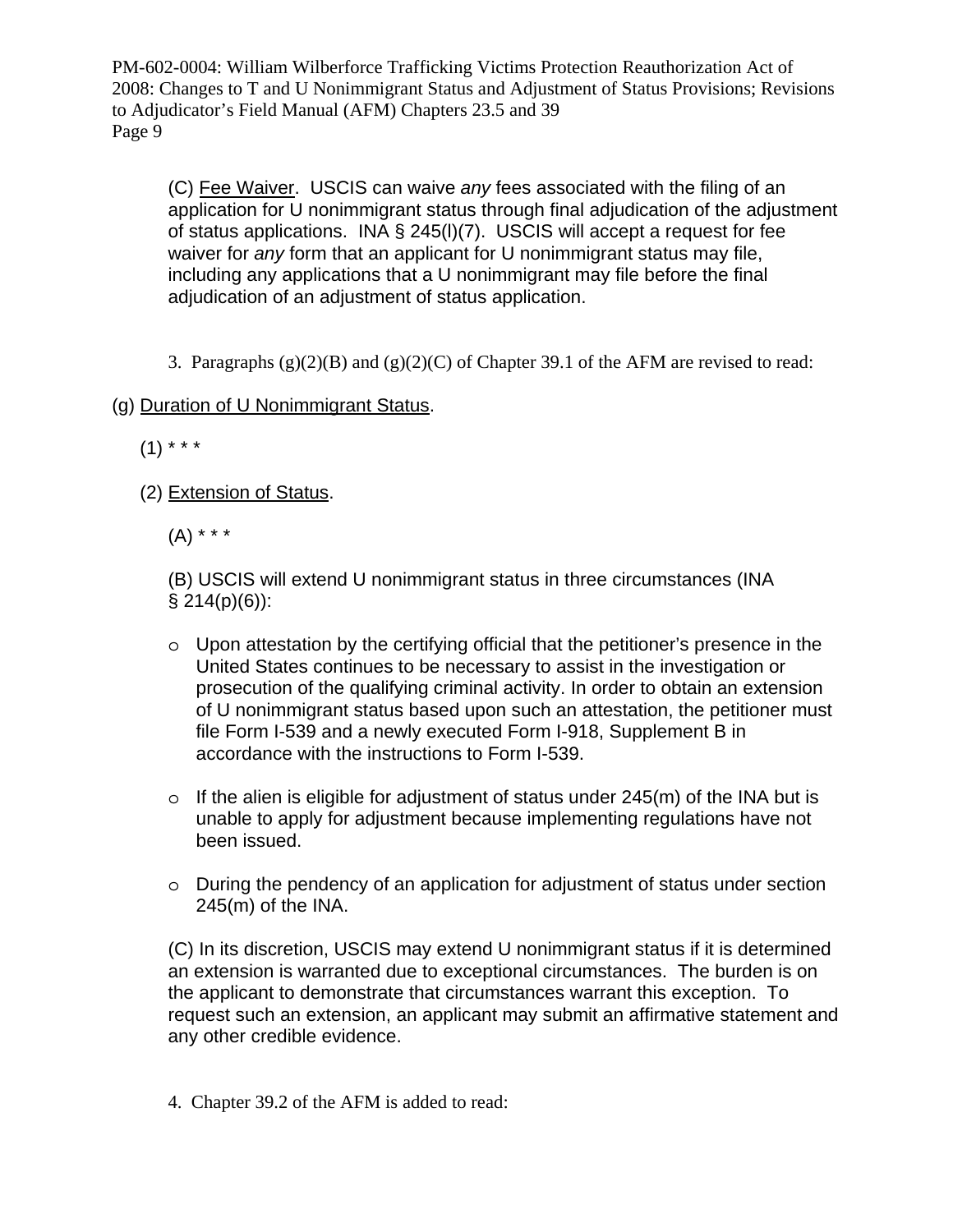# **Chapter 39.2 T Nonimmigrants**

- (a) [Reserved]
- (b) Eligibility.
	- (1) [Reserved]

(2) Physical Presence. Physical presence on account of trafficking in persons includes aliens who were allowed entry into the United States for participation in investigative or judicial processes associated with an act or perpetrator of trafficking. INA § 101(a)(15)(T)(i)(II).

(3) Compliance with Reasonable Requests. In its discretion, USCIS may determine that a trafficking victim, due to psychological or physical trauma, is unable to cooperate with a request for assistance in an investigation or prosecution. In that case, the victim remains eligible for T nonimmigrant status. INA  $\S$ 101(a)(15)(T)(iii). To establish eligibility for this exception, an applicant may submit an affirmative statement describing the trauma, along with any other credible evidence. An applicant's statement alone may be sufficient to establish eligibility for the exception. However, USCIS encourages applicants to submit other evidence along with their statement. One example of suggested evidence is a signed statement on official letterhead from a professional who makes determinations of this type in the course of his or her job, such as a medical professional or social worker or victim advocate, and can attest to the victim's mental state. USCIS reserves the right to contact the law enforcement agency involved in the case, if appropriate. See 8 CFR 214.11(h)(1).

- (c) Application Process.
	- (1) Filing an Application.

(A) Fee Waiver. USCIS can waive *any* fees associated with the filing of an application for T nonimmigrant status through final adjudication of the adjustment of status applications. INA § 245(l)(7). USCIS will accept a request for fee waiver for *any* form that an applicant for T nonimmigrant status may file, including any applications that a T nonimmigrant may file before the final adjudication of an adjustment of status application.

(B) [Reserved]

(C) Applicants with Final Orders of Removal, Deportation, or Exclusion. DHS may grant an administrative stay of a final order of removal to an applicant for T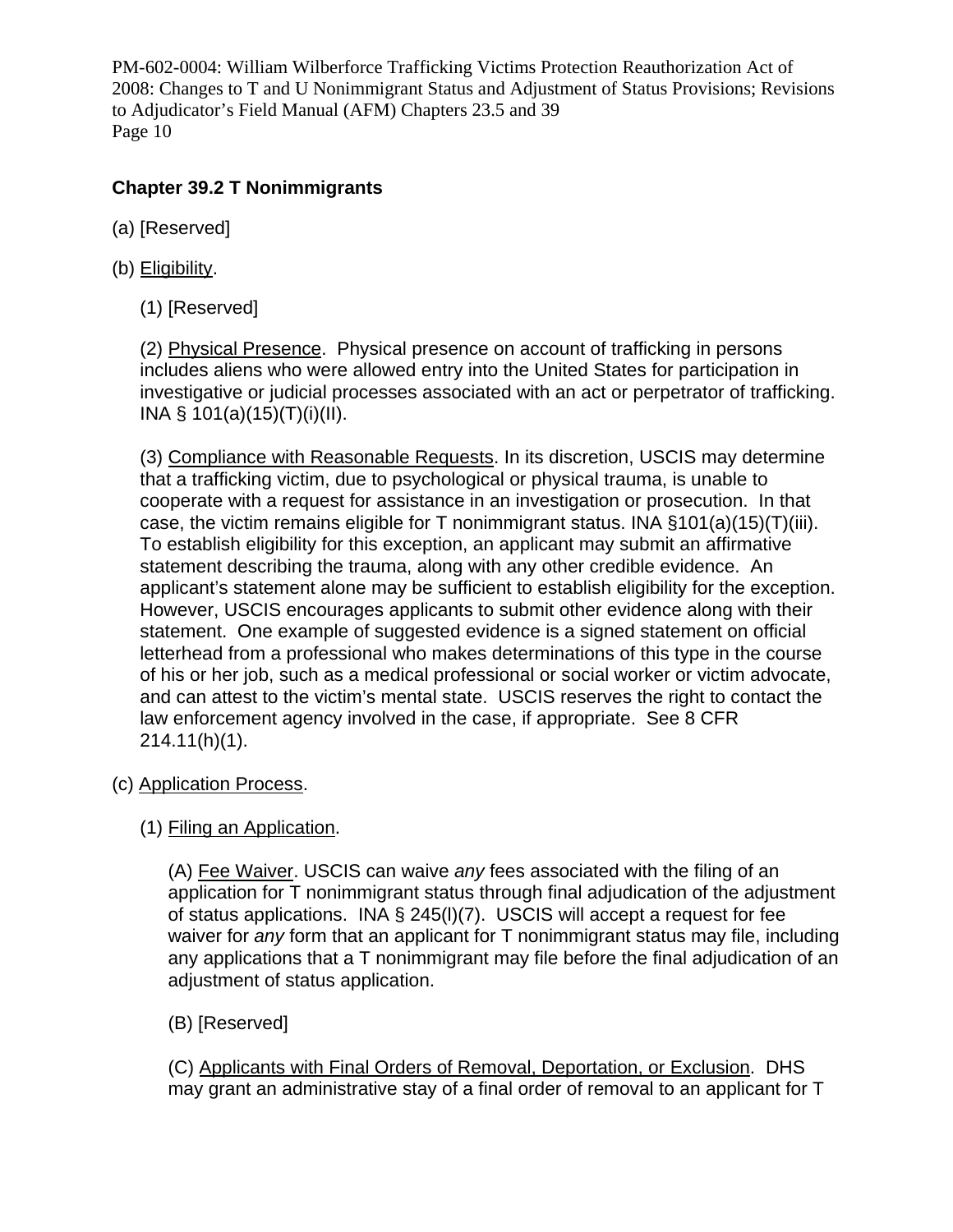nonimmigrant status in the United States if USCIS determines that the applicant has set forth a prima facie case for approval. INA § 237(d)(1). The administrative stay will remain in effect until the application for T nonimmigrant status is approved or there is a final administrative denial.

- (d) [Reserved]
- (e) [Reserved]
- (f) Derivative Status of Immediate Family Members.
	- (1) Eligibility.

(A) Regardless of the T nonimmigrant applicant's age, USCIS may grant derivative T nonimmigrant status to the applicant's parents or unmarried siblings under 18 years of age who USCIS determines face a present danger of retaliation as a result of the applicant's escape from the severe form of trafficking or cooperation with law enforcement. It is the applicant's burden to establish that a family member faces a danger of retaliation. An applicant may submit an affirmative statement describing the danger the family member faces and how the danger is linked to the victim's escape or cooperation with law enforcement. An applicant's statement alone is not sufficient to establish that a family member faces a danger of retaliation. An applicant may submit any other credible evidence. A non-exhaustive list of evidence includes previous grants of advanced parole to family members, a signed statement from a law enforcement official describing the danger of retaliation, trial transcripts, court documents, police reports, news articles, copies of reimbursement forms for travel to and from court, and affidavits from other witnesses. USCIS also reserves the right to contact the law enforcement agency involved in the case, if appropriate.

- (g) Duration of T Nonimmigrant Status.
	- (1) [Reserved]
	- (2) Extension of Status.

(A) In its discretion, USCIS may extend T nonimmigrant status in three circumstances (INA  $\S$  214(o)(7)(B)):

 $\circ$  If the law enforcement official investigating or prosecuting the activity related to human trafficking certifies that the presence of the T nonimmigrant is necessary to assist in the investigation or prosecution.